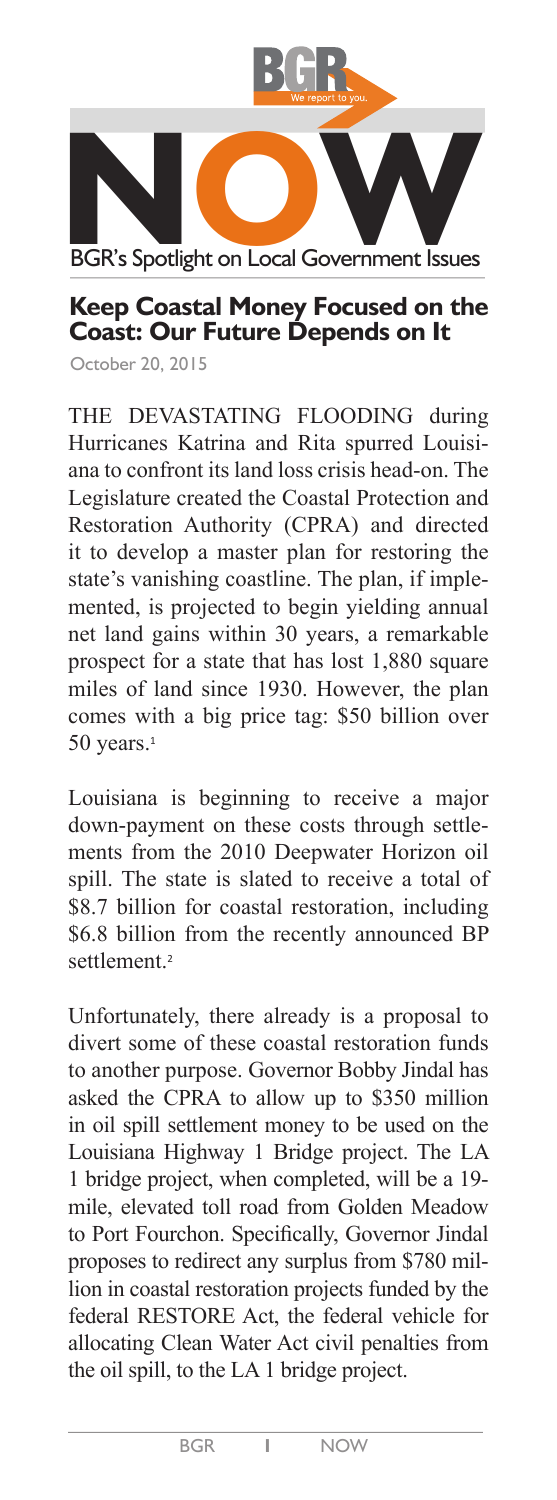Last month, the CPRA board considered Governor Jindal's proposal. Some board members questioned the legality and prudence of using oil spill money on transportation infrastructure, and the matter was tabled while the board sought a legal opinion. Now the proposal is back on the agenda for the board's meeting on Wednesday, October 21.

Even if the proposal passes legal muster, there are several reasons why it is not prudent policy, specifically:

- In the context of a \$50 billion master plan that is far from funded, the supposed surplus in coastal restoration funding is a mirage. Even if the state had the money to execute the master plan, the plan itself indicates there are additional worthwhile restoration projects that should be pursued. It notes that doubling funding to \$100 billion would yield even greater land gains.<sup>3</sup> As a result, any "surplus" from a specific coastal restoration project should be used to fund the next restoration project on the state's long and under-funded list. While advocates of the governor's proposal have claimed that the master plan includes the LA 1 bridge project, it does so only by citing the highway as an example of an asset that is at risk if coastal land loss is not abated.
- Shifting funding away from coastal restoration to a transportation infrastructure project, like the LA 1 bridge project, sends a bad message to the rest of the country. It conveys a lack of dedication by Louisiana to restoring its coast. This could jeopardize future federal funding that will be critical to executing the master plan.
- Approving funds for the LA 1 bridge project could open the door to similar requests for other infrastructure projects, further diluting coastal restoration project funding.

If the CPRA board votes to redirect coastal restoration funds to the bridge project, it could undermine the CPRA's widely praised master plan,